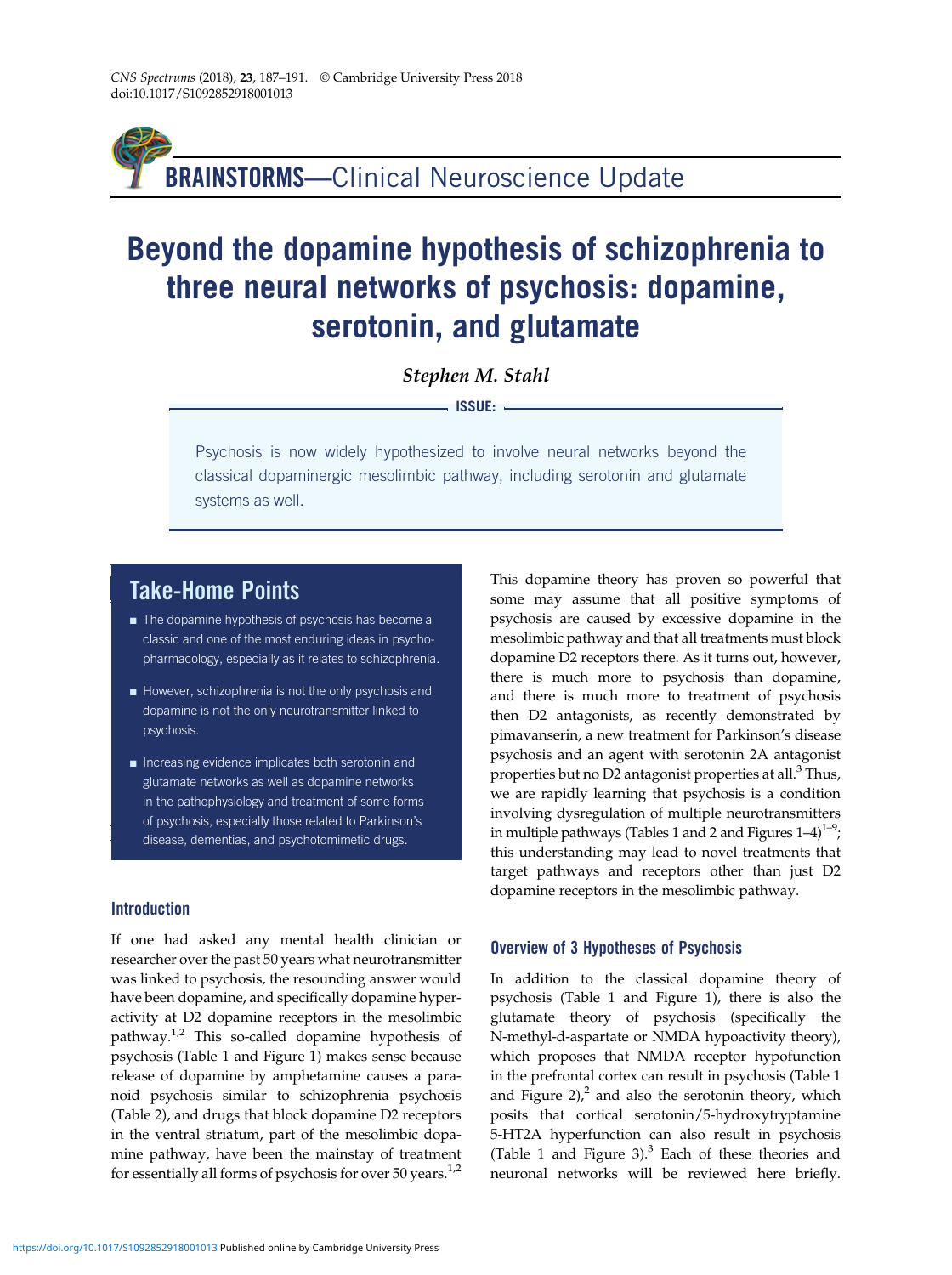<span id="page-1-0"></span>

#### Table 1. Three hypotheses of psychosis

Dopamine theory

Hyperactive dopamine in the mesolimbic pathway NMDA theory NMDA receptor hypofunction Serotonin theory

 $5-HT<sub>2A</sub>$  receptor hyperfunction in the cortex

Figure 1. The dopamine hypothesis of psychosis. For half a century, psychosis, particularly auditory hallucinations and paranoid delusions, have been thought to be the result of hyperactivation of the dopaminergic mesolimbic pathway. The mesolimbic pathway projects from the ventral tegmental area (VTA) to the ventral striatum. The dorsal striatum is not thought to be affected by this hyperactivity because it is innervated via the nigrostriatal pathway from the substantia nigra and controls motor movements.



Although there are now at least 3 major theories, 3 major neurotransmitters, and 3 major neuronal networks hypothesized to underlie one or another psychosis, it is also important to keep in mind that all 3 theories involve interconnected pathways, and it is likely that in many different forms of psychosis, more than 1 of these pathways is involved (see [Figures 2](#page-2-0)–4).

If one stops to think about it, clinicians have known about these 3 neurotransmitters and how they are linked to different causes of psychosis for a long time based on pharmacological models ([Table 2\)](#page-2-0). $4-9$  $4-9$  $4-9$  That is, clinicians have long observed the psychotomimetic effects of psychostimulants, dissociative anesthetics, and psychedelics.<sup>[4](#page-4-0)–[9](#page-4-0)</sup> Psychostimulants such as cocaine and amphetamine release dopamine and cause D2 receptor stimulation that results mostly in auditory hallucinations and paranoid delusions [\(Table 2\)](#page-2-0). $^{1,2,4}$  $^{1,2,4}$  $^{1,2,4}$ Dissociative anesthetics such as phencyclidine (PCP) and ketamine are NMDA antagonists that result in visual hallucinations and paranoid delusions as well as a dissociative state ([Table 2\)](#page-2-0).<sup>[5](#page-4-0)</sup> Hallucinogens/psychedelic drugs such as lysergic acid diethylamide (LSD) and psilocybin are mostly 5-HT2A agonists that result in visual hallucinations and mystical delusions, some-times with retained insight [\(Table 2\)](#page-2-0). $6-9$  $6-9$  $6-9$ 

Supporting these pharmacologic observations of specific psychotic symptoms in users of different drugs are observations that symptoms of psychosis caused by neurological and psychiatric disorders are also not identical to each other. This suggests that different causes of psychosis involve different degrees of input from the 3 psychosis-linked pathways. For example, the auditory hallucinations and paranoid delusions of theoretically hyperactive dopamine neurons in schizophrenia are not identical to some of the symptoms of Parkinson's disease psychosis and psychosis associated with dementia. These latter psychoses are associated with mainly visual hallucinations and persecutory or jealous delusions, often with retained insight, at least early in the course of the disease. $^{3,10,11}$  $^{3,10,11}$  $^{3,10,11}$  $^{3,10,11}$  $^{3,10,11}$  Also, these latter forms of psychosis can be treated with the 5HT2A antagonist pimavanserin, which lacks D2 dopamine antagonist properties.<sup>[3](#page-4-0)</sup> Such observations suggest a more robust involvement of the serotonin 2A receptor and the serotonin network in the psychosis associated with Parkinson's disease and with dementia.

### The Classical Dopamine Hypothesis of Psychosis and Hyperactivity at Dopamine D2 Receptors in Dopamine Neural Networks

The classical and well-worn theory of psychosis of course is that dopamine hyperactivity in the mesolimbic dopamine pathway at dopamine D2 receptors is the cause of the positive symptoms of schizophrenia, with all antipsychotics acting to block  $D2$  receptors there.<sup>[1,2](#page-4-0)</sup> Hyperactivity of dopamine in the ventral striatum from neuronal projections coming from the ventral tegmental area (Figure 1) is theoretically to blame for delusions, often paranoid, and hallucinations, often auditory, especially in schizophrenia and manic psychosis. The "price of doing business" in blocking D2 receptors in this mesolimbic dopamine pathway is to simultaneously block the D2 receptors in the nigrostriatal pathway from the substantia nigra to the dorsal striatum, causing movement disorders such as akathisia, drug induced parkinsonism, and long-term tardive dyskinesia $1,2$  (see also Figure 1).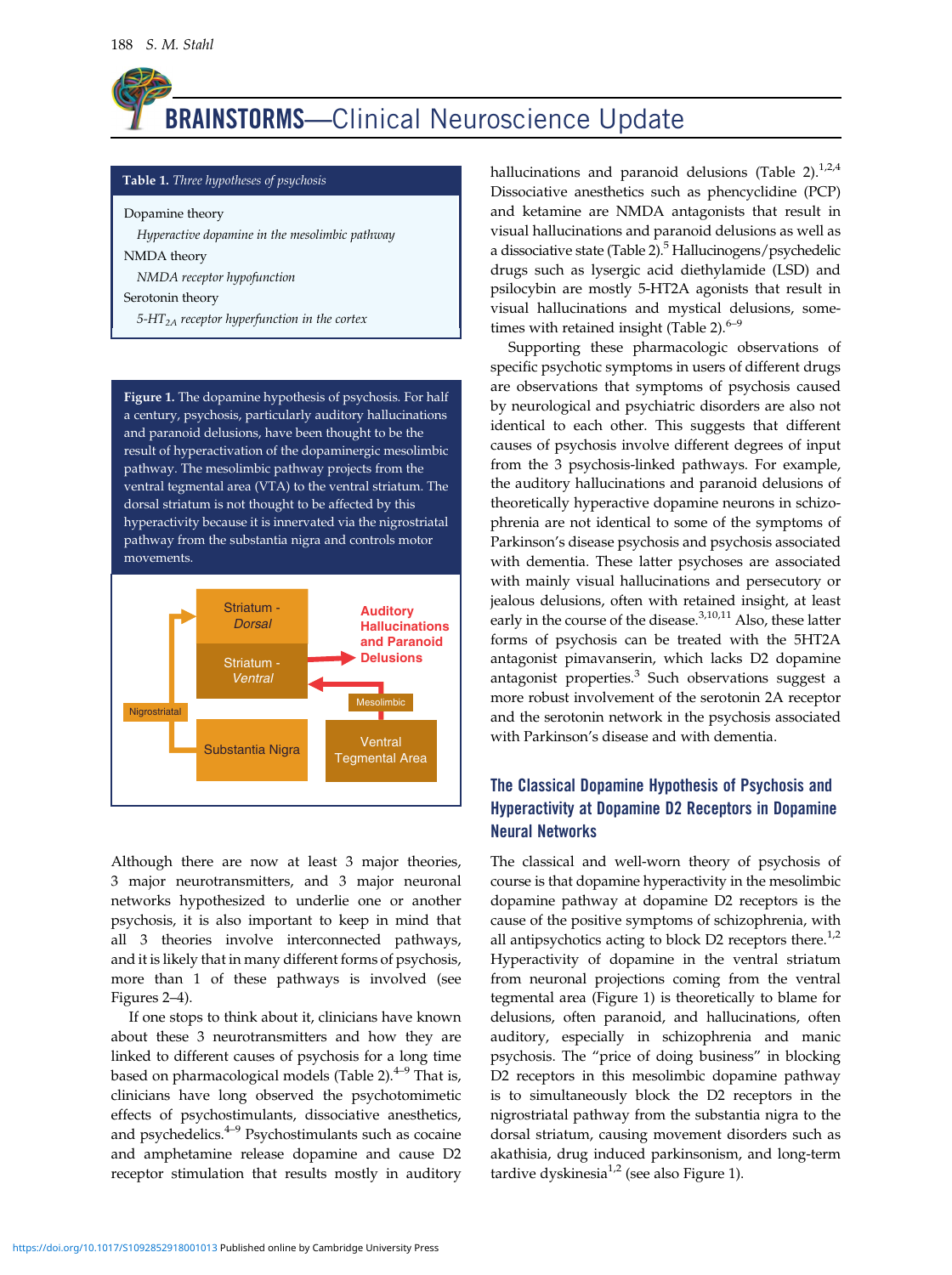<span id="page-2-0"></span>

| Table 2. Pharmacologic models for three types of psychosis |                                            |                                             |                                                                                      |
|------------------------------------------------------------|--------------------------------------------|---------------------------------------------|--------------------------------------------------------------------------------------|
|                                                            | Psychostimulants<br>(cocaine, amphetamine) | Dissociative anesthetics<br>(PCP, ketamine) | Psychedelics<br>(LSD, psilocybin)                                                    |
| Proposed mechanism                                         | D <sub>2</sub> agonist                     | NMDA antagonist                             | $5-HT_{24}$ agonist<br>(and to a lesser extent 5-HT <sub><math>\infty</math></sub> ) |
| Main type of hallucinations                                | Auditory                                   | Visual                                      | Visual                                                                               |
| Most frequently associated<br>delusions                    | Paranoid                                   | Paranoid                                    | Mystical                                                                             |
| Insightfulness                                             | No                                         | No                                          | Yes                                                                                  |

Figure 2. A recent theory suggests that psychosis in schizophrenia may be the result of hypofunctional NMDA receptors on GABA interneurons in the cerebral cortex This hypofunction may lead to overactivation of downstream glutamate signaling to the ventral tegmental area. Overactivation of this pathway may result in turn in excess dopamine in the ventral striatum via the mesolimbic pathway.



Figure 3. Psychosis cam be the result of hyperactivation of 5-HT<sub>2</sub> receptors on glutamate neurons. This hyperactivation may be due to excess serotonin, upregulated 5-HT<sub>2A</sub> receptors, or a psychedelic hallucinogenic 5-HT<sub> $_{24}$ </sub> agonist, all of which could lead to downstream release of glutamate. Glutamate release in the VTA may activate the mesolimbic pathway, resulting in excess dopamine in the ventral striatum.



# The Glutamate Hypothesis of Psychosis: Hypoactivity at NMDA Glutamate Receptors in Glutamate Networks and the Links to Downstream Dopamine Networks

An exciting and relatively more recent development in the theories of psychosis is the notion that dopamine hyperactivity is actually a downstream consequence of glutamate dysregulation in the prefrontal cortex<sup>[2](#page-4-0)</sup> (Figure 2). Specifically, the NMDA hypoactivity theory of psychosis suggests that hypofunctional NMDA receptors on GABA interneurons in the prefrontal cortex perhaps due to abnormal neurodevelopment—lead to overactive downstream glutamate signaling (Figure 2). It may be that this overactive glutamate introduced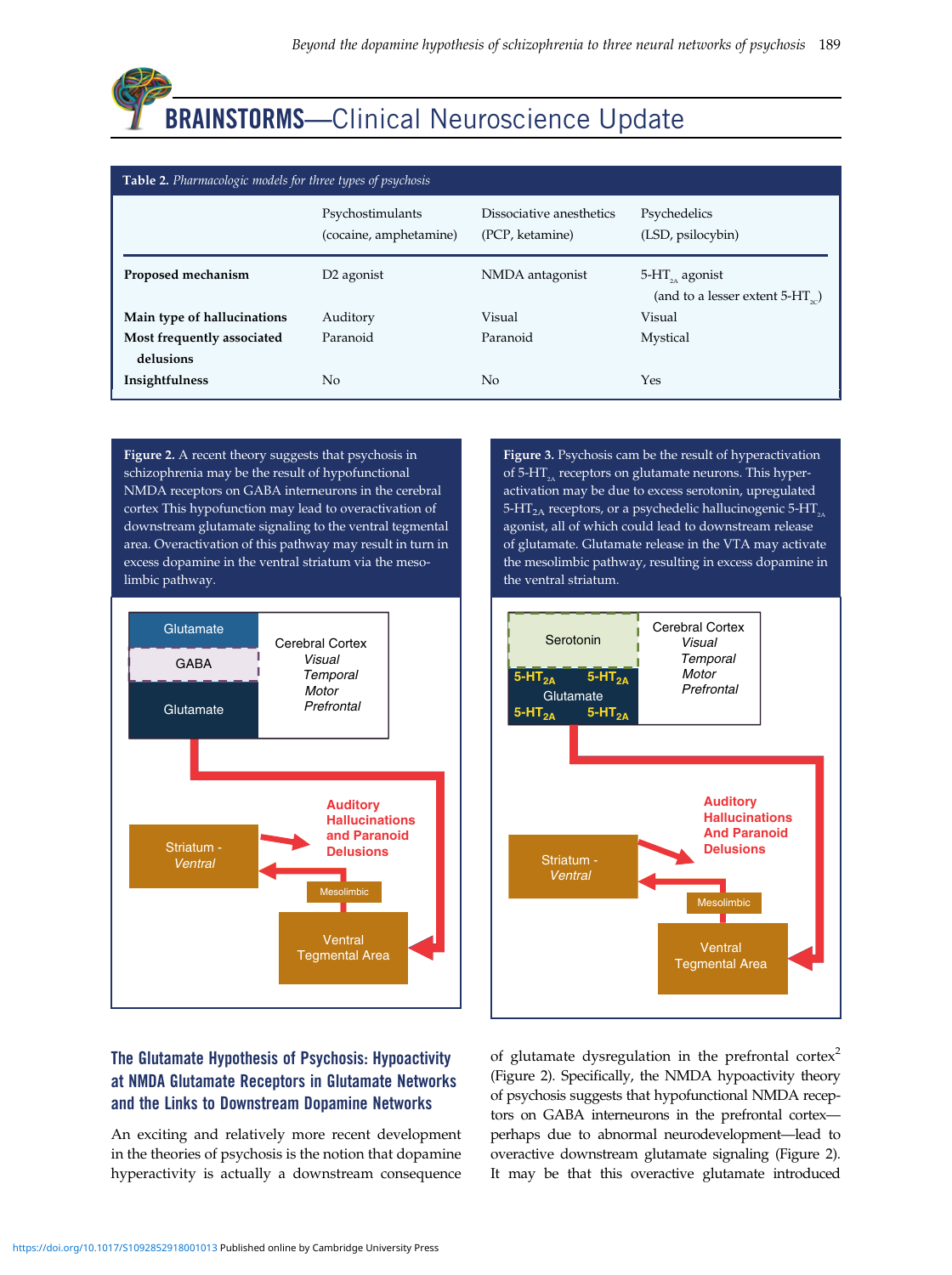# <span id="page-3-0"></span>BRAINSTORMS—Clinical Neuroscience Update

Figure 4. Excess glutamate signaling in the cerebral cortex, particularly the visual cortex, is thought to be associated with visual hallucinations. Upregulated 5-HT<sub>2A</sub> receptors on glutamate neurons, excessive serotonin release, or a psychedelic hallucinogenic 5HT1A agonist could all increase signaling to visual cortex and cause visual hallucinations.



by excessively stimulating the mesolimbic dopamine pathway in the ventral tegmental area (VTA) is actually the cause of auditory hallucinations and paranoid delusions.

## The Serotonin Hypothesis of Psychosis: Hyperactivity at Serotonin 5HT2A Receptors in Serotonin Networks and the Links to Downstream Dopamine Networks

If the glare of the dopamine hypothesis blinded some of us to the possibility of alternate explanations for psychosis, it created a dilemma for patients with psychosis secondary to Parkinson's disease or Alzheimer's disease, since treatment with D2 blockers causes harm to these patients, worsening movements in Parkinson's disease and increasing the risk of death in Alzheimer's disease. $2,3,10,11$  Dogma dictated that all psychoses were due to excessive mesolimbic dopamine and all treatments needed to block D2 receptors. While this characterization worked well for patients with manic psychosis or depressive psychosis, as well as the psychosis of schizophrenia,<sup>[1,2](#page-4-0)</sup> it obviously was not ideal for patients with other types of psychosis.

The paradigm-breaking observation for these psychotic illnesses was that 5HT2A antagonism without D2 antagonism has proven effective in treatment of psychotic symptoms due to Parkinson's disease with preliminary evidence for efficacy in psychosis of dementia as well. $3$  This naturally leads to the question of whether serotonin is hyperactive at 5HT2A receptors in these disorders [\(Figures 3](#page-2-0) and  $4$ ),<sup>[12](#page-4-0),[13](#page-4-0)</sup> just like what happens when psychedelic hallucinogens cause psychosis [\(Table 2](#page-2-0)). $6-9$  $6-9$  $6-9$  If so, one might also ask, "How does serotonin became hyperactive at 5HT2A receptors and thus how is 5HTA antagonism without D2 antagonism therapeutic?" The answer seems to be that excess serotonin activation of 5HT2A receptors in Parkinson's disease psychosis or the dementia of psychosis can be due to excess release of serotonin activating 5HT2A receptors, to an increase in the expression of 5-HT2A receptors, or both.<sup>[3](#page-4-0),[12,13](#page-4-0)</sup> Regardless of the mechanism of activation, the result is the same: downstream release of glutamate [\(Figures 3](#page-2-0) and 4). As it turns out, some of these glutamate neurons project to the VTA and activate it [\(Figure 3\)](#page-2-0). This process can then further activate the mesolimbic dopamine pathway as part of a chain reaction leading to psychosis causing